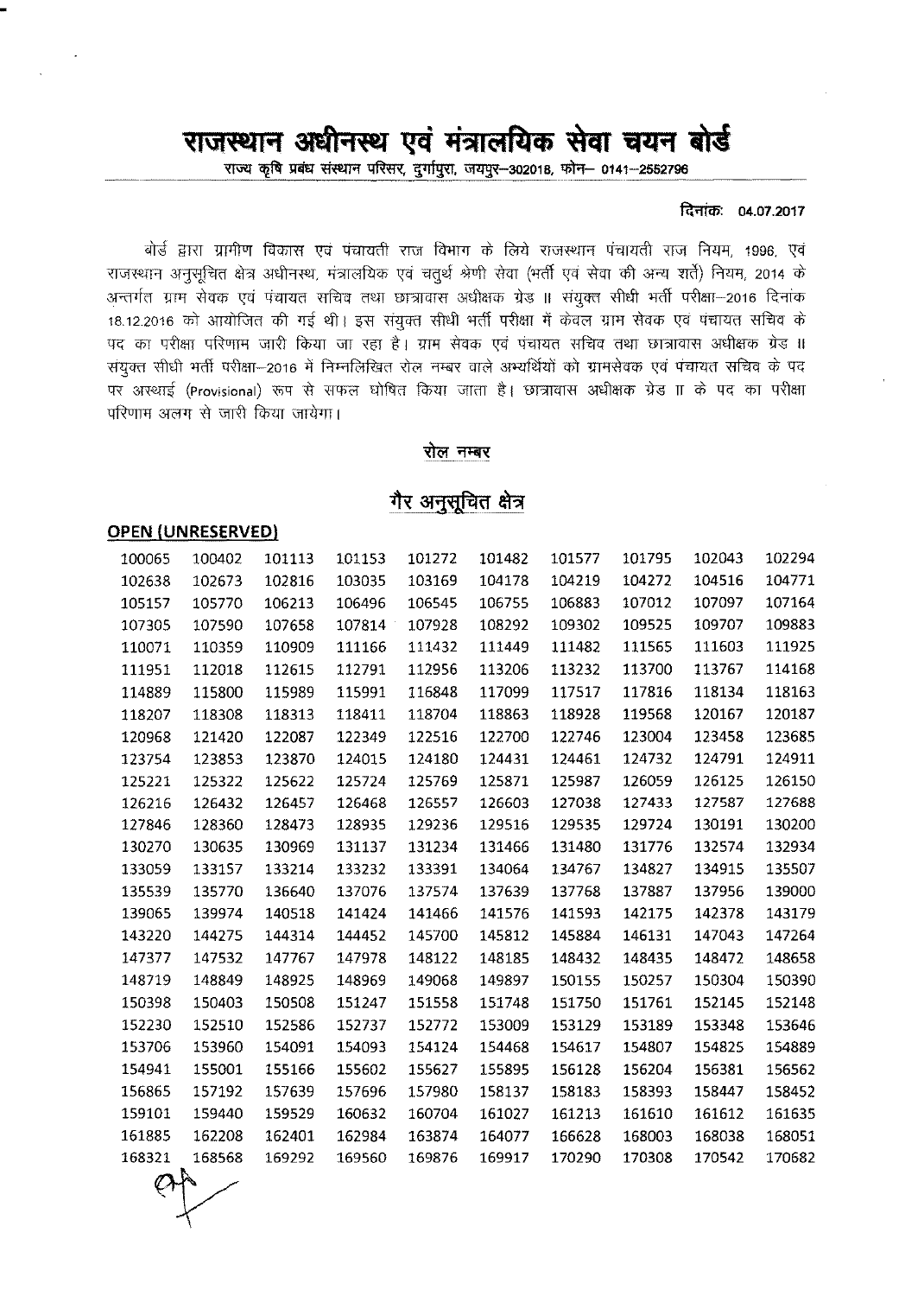| 170725 | 170773 | 170925 | 170972 | 171178 | 171642 | 171708 | 171726 | 171940 | 172179 |
|--------|--------|--------|--------|--------|--------|--------|--------|--------|--------|
| 172699 | 172736 | 173236 | 174075 | 174098 | 174133 | 174306 | 174516 | 174521 | 174647 |
| 174868 | 175322 | 175910 | 175957 | 176155 | 176827 | 176893 | 176974 | 177181 | 177474 |
| 177798 | 177846 | 177853 | 177939 | 178127 | 178170 | 178390 | 178420 | 178513 | 178983 |
| 179689 | 179733 | 179834 | 179836 | 179850 | 179905 | 180028 | 180872 | 181031 | 181132 |
| 181176 | 181288 | 181911 | 182335 | 182879 | 183009 | 183160 | 183616 | 184132 | 184740 |
| 185333 | 185652 | 185976 | 186297 | 186800 | 187277 | 187909 | 188236 | 188779 | 188982 |
| 189631 | 189672 | 190090 | 193136 | 194223 | 194818 | 195021 | 195136 | 195749 | 196294 |
| 196549 | 196891 | 197514 | 197608 | 198047 | 198433 | 198514 | 199004 | 199369 | 199703 |
| 200515 | 200720 | 200927 | 201141 | 201222 | 202018 | 202143 | 202352 | 202424 | 202700 |
| 202796 | 202832 | 202839 | 203044 | 203163 | 203365 | 203640 | 203840 | 203897 | 203900 |
| 203977 | 204175 | 204203 | 204226 | 204332 | 204349 | 204425 | 204461 | 204552 | 204668 |
| 204877 | 205248 | 205385 | 205657 | 205790 | 205981 | 206220 | 206315 | 206328 | 206433 |
| 206612 | 206683 | 206729 | 207029 | 207339 | 207644 | 208948 | 209198 | 209697 | 209928 |
| 210232 | 211287 | 211791 | 212396 | 212696 | 213366 | 213509 | 213679 | 214338 | 215457 |
| 215515 | 215922 | 217105 | 217718 | 221141 | 221617 | 222794 | 222948 | 223023 | 223066 |
| 223117 | 231981 | 232345 | 232398 | 232935 | 233779 | 233814 | 233850 | 233923 | 234015 |
| 234021 | 234124 | 234140 | 234338 | 234377 | 234481 | 234589 | 234957 | 235057 | 235165 |
| 235220 | 235766 | 235938 | 235992 | 236072 | 236087 | 236109 | 236242 | 236390 | 236478 |
| 236618 | 236903 | 236934 | 237265 | 237444 | 237467 | 237680 | 237984 | 238292 | 238751 |
| 238908 | 239002 | 239329 | 239743 | 239763 | 239791 | 239968 | 240667 | 240771 | 240789 |
| 240806 | 240977 | 241030 | 241119 | 241309 | 241455 | 241724 | 242006 | 242158 | 243486 |
| 243560 | 243874 | 244295 | 244527 | 244548 | 245086 | 245783 | 245855 | 245975 | 246777 |
| 247648 | 247831 | 247834 | 248672 | 249581 | 250047 | 251102 | 251234 | 251494 | 251511 |
| 252181 | 252574 | 252616 | 252912 | 253361 | 253421 | 253461 | 253483 | 253637 | 253663 |
| 253675 | 253731 | 253763 | 254134 | 254213 | 254242 | 254267 | 254273 | 254497 | 254615 |
| 254738 | 254749 | 254988 | 255700 | 255744 | 256775 | 256993 | 257125 | 257127 | 257290 |
| 257606 | 257760 | 257766 | 258530 | 258552 | 258871 | 259790 | 260402 | 260599 | 260744 |
| 260884 | 260993 | 261186 | 261661 | 261936 | 262343 | 262524 | 262755 | 262833 | 263100 |
| 263223 | 263237 | 263390 | 263392 | 263419 | 263434 | 263470 | 263809 | 263975 | 264035 |
| 264308 | 264473 | 265101 | 265983 | 266531 | 266828 | 267125 | 267411 | 267710 | 267827 |
| 268329 | 268379 | 268383 | 269139 | 269245 | 269299 | 270352 | 270397 | 270521 | 271108 |
| 271185 | 271330 | 271350 | 271545 | 271847 | 271906 | 272024 | 272071 | 273514 | 273648 |
| 273768 | 274170 | 274269 | 277642 | 278068 | 278077 | 280180 | 280202 | 280684 | 281048 |
| 281233 | 281305 | 281869 | 282286 | 282332 | 282872 | 283007 | 283181 | 283342 | 283438 |
| 283707 | 284253 | 284512 | 284782 | 285669 | 286355 | 286420 | 287118 | 287217 | 287428 |
| 287527 | 288066 | 288080 | 288416 | 288625 | 288982 | 289484 | 289635 | 289886 | 290612 |
| 290614 | 291178 | 291272 | 291744 | 291906 | 291954 | 292342 | 292569 | 292637 | 293158 |
| 293330 | 293545 | 293776 | 293807 | 293817 | 293872 | 295318 | 296373 | 296388 | 297109 |
| 298019 | 298894 | 299142 | 299400 | 299681 | 299701 | 299754 | 299808 | 300309 | 300532 |
| 300564 | 300869 | 301435 | 301700 | 301704 | 301731 | 301881 | 302163 | 302429 | 302878 |
| 302976 | 304530 | 304934 | 305028 | 305134 | 305836 | 306109 | 307144 | 307176 | 307624 |
| 307706 | 308058 | 308847 | 309030 | 309124 | 309412 | 309482 | 310087 | 311076 | 311242 |
| 311550 | 311828 | 311888 | 312031 | 312150 | 312151 | 312162 | 312729 | 312767 | 312821 |
| 312983 | 313165 | 313236 | 314392 | 314407 | 314883 | 315407 | 315858 | 316339 | 316628 |
| 316734 | 317089 | 317109 | 317423 | 317481 | 319252 | 320813 | 320934 | 321988 | 322405 |
| 323692 | 323976 | 324077 | 324398 | 324484 | 324585 | 324670 | 325068 | 325204 | 325255 |

 $\mathbb{Q}$ 

 $\bigg)$ 

ī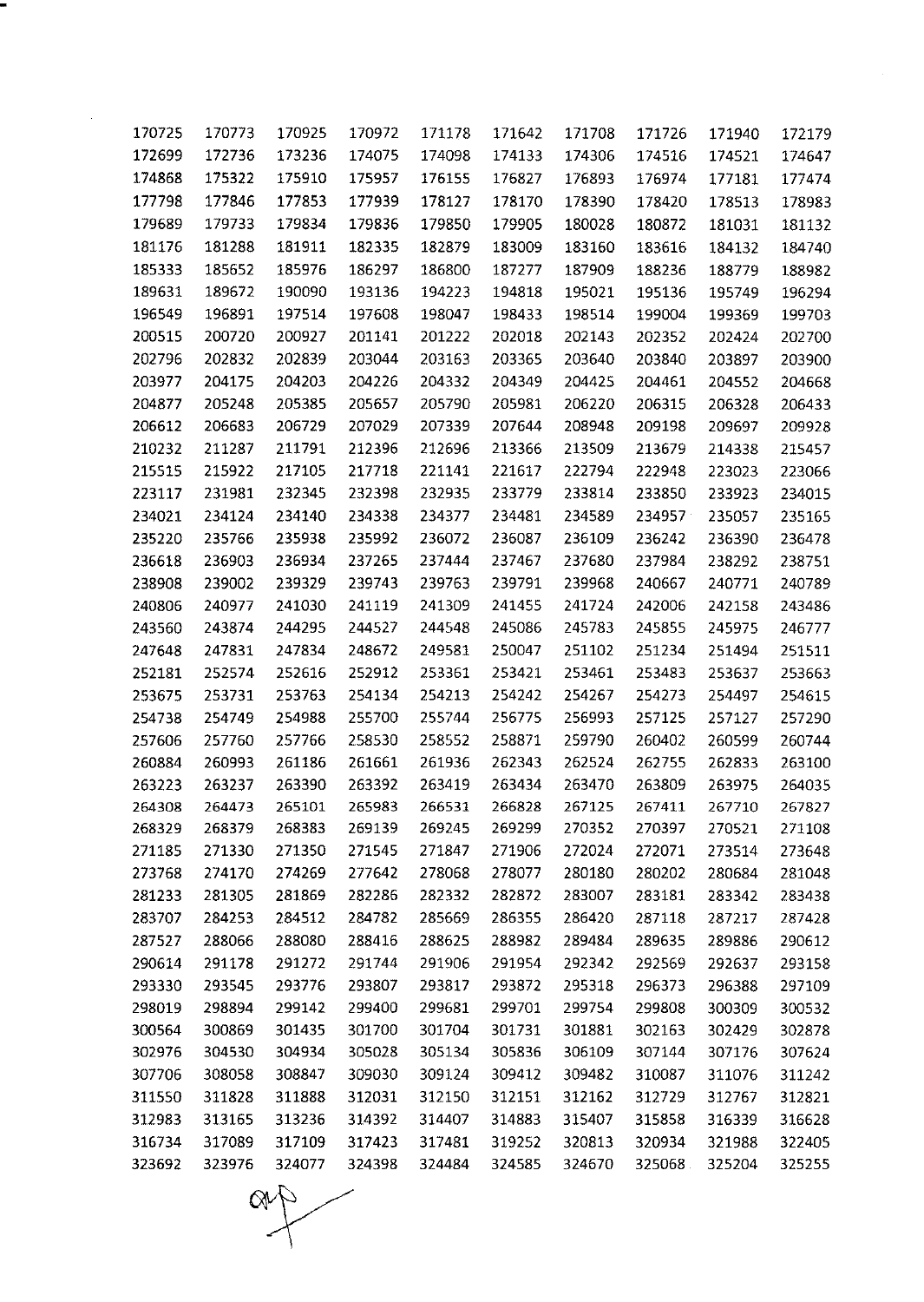| 325532 | 325892 | 325920 | 326201 | 326205 | 326242 | 326444 | 326897 | 327636 | 327665 |
|--------|--------|--------|--------|--------|--------|--------|--------|--------|--------|
| 327903 | 327998 | 328152 | 328210 | 328447 | 328467 | 328980 | 329090 | 329211 | 329284 |
| 329541 | 329609 | 329640 | 329716 | 330002 | 330166 | 330554 | 330882 | 331538 | 331830 |
| 332635 | 332668 | 332742 | 332887 | 333914 | 334113 | 334325 | 334454 | 334546 | 334585 |
| 334634 | 334793 | 334899 | 335112 | 335271 | 335275 | 335311 | 335397 | 335427 | 335633 |
| 335770 | 335774 | 335932 | 336273 | 336278 | 336565 | 336792 | 336840 | 336952 | 337055 |
| 337661 | 337717 | 338068 | 338493 | 338723 | 339305 | 339490 | 341400 | 341522 | 341887 |
| 342040 | 342334 | 342931 | 343365 | 343687 | 343929 | 344065 | 344314 | 344322 | 344366 |
| 344585 | 344709 | 344947 | 344985 | 345149 | 345205 | 345534 | 345595 | 345831 | 345932 |
| 346079 | 346431 | 347261 | 347335 | 347452 | 347601 | 347631 | 348093 | 348270 | 348508 |
| 349415 | 350126 | 350198 | 350285 | 350630 | 350737 | 350893 | 351517 | 351749 | 352884 |
| 353193 | 353257 | 353649 | 354449 | 354627 | 355463 | 355627 | 356029 | 356048 | 356062 |
| 356156 | 356237 | 356340 | 356441 | 356881 | 357343 | 357541 | 358762 | 359015 | 359030 |
| 359033 | 361617 | 361680 | 361838 | 362226 | 362393 | 362587 | 363913 | 364547 | 365337 |
| 365608 | 365885 | 365916 | 367153 | 367372 | 368325 | 368535 | 369840 | 370319 | 370719 |
| 371190 | 371790 | 371913 | 372023 | 372870 | 373014 | 373461 | 373778 | 373805 | 373921 |
| 374105 | 375578 | 375900 | 376713 | 377421 | 377546 | 378787 | 379518 | 380069 | 380411 |
| 380504 | 381329 | 381626 | 382399 | 382669 | 382681 | 383395 | 383481 | 384923 | 385533 |
| 385572 | 387648 | 387679 | 387727 | 387978 | 388483 | 388668 | 389025 | 389995 | 392671 |
| 394001 | 394196 | 394772 | 395335 | 397207 | 397266 | 397372 | 397593 | 397670 | 397731 |
| 397793 | 398050 | 398071 | 398122 | 398413 | 398916 | 398946 | 399031 | 399499 | 399681 |
| 399703 | 399807 | 399867 | 399944 | 400018 | 400091 | 400099 | 400181 | 401113 | 401427 |
| 401535 | 401710 | 401842 | 401861 | 401943 | 402007 | 402028 | 402126 | 402541 | 402670 |
| 402746 | 402793 | 402992 | 403048 | 403198 | 403233 | 403576 | 403702 | 403789 | 403853 |
| 403912 | 404483 | 404561 | 404718 | 404890 | 405018 | 405040 | 405324 | 405325 | 405782 |
| 405784 | 405809 | 405951 | 406067 | 406098 | 406127 | 406198 | 406290 | 406349 | 406631 |
| 406798 | 407110 | 407256 | 407282 | 407379 | 407557 | 407686 | 407727 | 407782 | 407795 |
| 408088 | 408163 | 408164 | 408292 | 408474 | 408747 | 408781 | 408805 | 409108 | 409215 |
| 409242 | 409363 | 409661 | 409875 | 410014 | 410093 | 410502 | 410617 | 410810 | 411193 |
| 411375 | 411430 | 411447 | 411608 | 411615 | 412148 | 412306 | 412457 | 412858 | 412870 |
| 412979 | 412990 | 413571 | 413706 | 414188 | 414294 | 414599 | 415214 | 415298 | 415686 |
| 415878 | 415910 | 416156 | 416214 | 416371 | 417025 | 417283 | 417405 | 417650 | 417724 |
| 418054 | 418104 | 418244 | 418349 | 418587 | 418749 | 418761 | 418770 | 419810 | 420037 |
| 420567 | 420784 | 420870 | 421429 | 422009 | 422103 | 422352 | 423186 | 423502 | 424045 |
| 424648 | 425003 | 425088 | 425233 | 425250 | 425286 | 425408 | 425602 | 425921 | 426200 |
| 426546 | 426809 | 426866 | 427195 | 427386 | 427452 | 427563 | 428027 | 428362 | 428378 |
| 428603 | 429026 | 429177 | 429198 | 429584 | 429649 | 430193 | 430603 | 430940 | 431211 |
| 431326 | 431880 | 432247 | 432318 | 432323 | 432450 | 432497 | 432518 | 432531 | 432656 |
| 435157 | 435378 | 435518 | 435555 | 436597 | 437192 | 438394 | 438612 | 438642 | 439378 |
| 440675 | 440981 | 442530 | 442617 | 443049 | 443572 | 443777 | 443802 | 444188 | 444401 |
| 445505 | 445674 | 445802 | 447071 | 447579 | 447929 | 450029 | 450102 | 450377 | 450443 |
| 450539 | 450561 | 451198 | 451272 | 451306 | 451349 | 451607 | 451665 | 451842 | 451884 |
| 452154 | 452171 | 452270 | 452409 | 452751 | 453013 | 453061 | 453113 | 453146 | 453172 |
| 453523 | 453892 | 454081 | 454311 | 454413 | 455252 | 455468 | 455640 | 455874 | 456504 |
| 457261 | 458017 | 458182 | 458195 | 458600 | 458784 | 459005 | 459422 | 460319 | 460567 |
| 460686 | 460798 | 460803 | 460811 | 460944 | 461149 | 461685 | 462210 | 462505 | 463814 |
| 463881 | 464138 | 464536 | 464919 | 465066 | 465178 | 465206 | 465519 | 465525 | 466177 |
|        |        |        |        |        |        |        |        |        |        |
|        |        |        |        |        |        |        |        |        |        |

.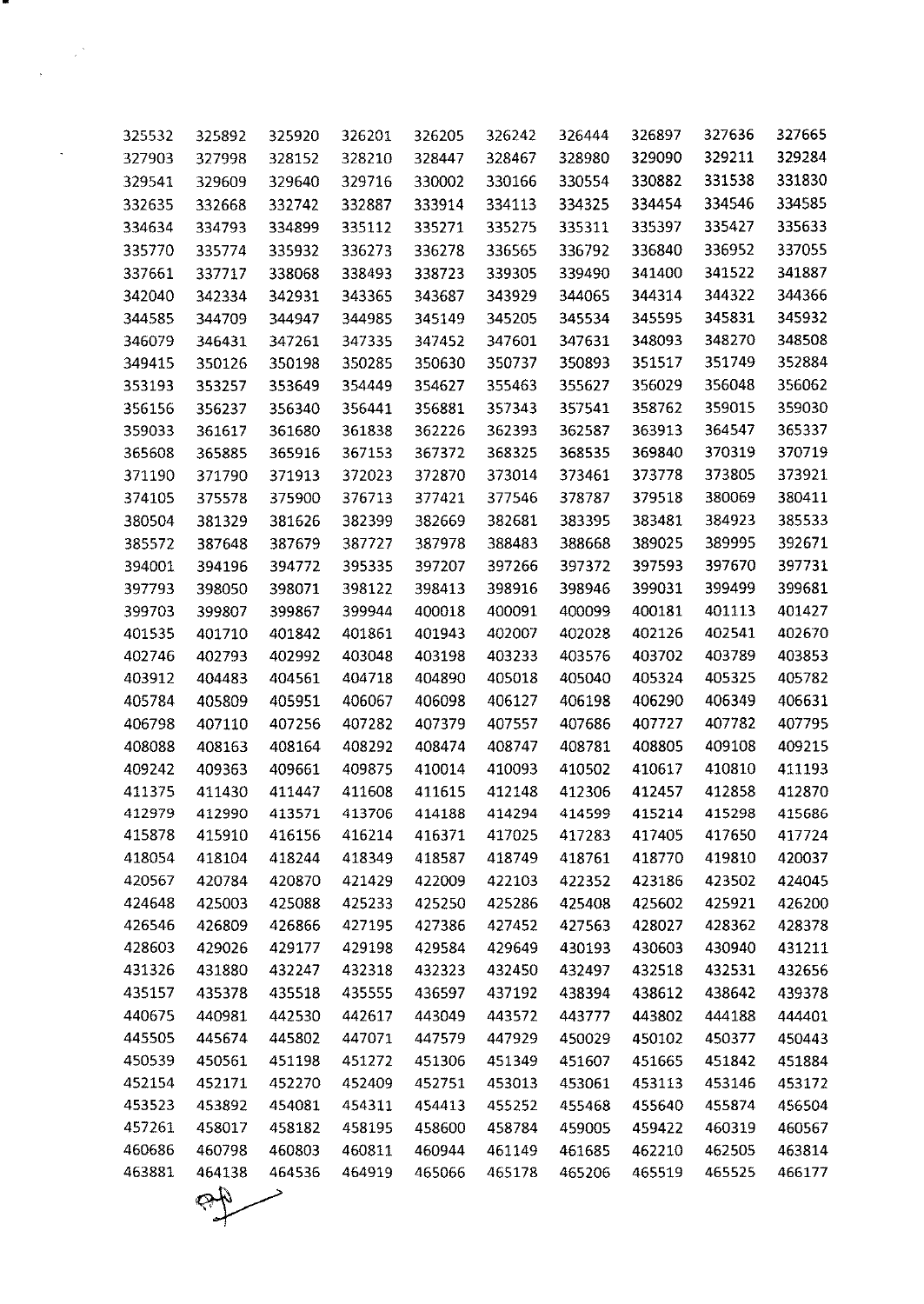| 466798 | 466818 | 466838 | 467119 | 467233 | 467583 | 468028 | 468136 | 468174 | 468239 |
|--------|--------|--------|--------|--------|--------|--------|--------|--------|--------|
| 468615 | 468782 | 469208 | 469607 | 469740 | 469822 | 470062 | 470162 | 470183 | 470241 |
| 470327 | 470408 | 471244 | 471868 | 471943 | 471999 | 472285 | 472444 | 472511 | 472564 |
| 472738 | 473233 | 473369 | 473679 | 473828 | 474031 | 474107 | 474120 | 474123 | 474152 |
| 474372 | 474399 | 475338 | 475474 | 475649 | 475661 | 475752 | 475762 | 475845 | 476039 |
| 476190 | 476415 | 476649 | 476851 | 477132 | 477182 | 477265 | 477294 | 477353 | 477657 |
| 477662 | 477700 | 477879 | 477996 | 477998 | 477999 | 478067 | 478113 | 478121 | 478365 |
| 478628 | 478633 | 478704 | 479122 | 479164 | 479166 | 479247 | 479267 | 479395 | 479414 |
| 479424 | 479448 | 479491 | 479577 | 479591 | 479625 | 479689 | 480328 | 480355 | 481214 |
| 481318 | 482053 | 482218 | 483709 | 483985 | 484126 | 484184 | 484422 | 484660 | 484860 |
| 486021 | 486045 | 486088 | 486492 | 486615 | 486905 | 486943 | 487681 | 489483 | 489553 |
| 490109 | 490282 | 490399 | 490547 | 490586 | 490994 | 491258 | 492992 | 494124 | 495844 |
| 501586 | 502186 | 502406 | 502451 | 502465 | 502806 | 502839 | 503497 | 503897 | 503937 |
| 504019 | 504333 | 504421 | 504728 | 504763 | 505516 | 505600 | 505700 | 505923 | 505924 |
| 505955 | 508053 | 509242 | 510300 | 510455 | 510838 | 510866 | 511027 | 511579 | 511722 |
| 511826 | 512875 | 512951 | 513025 | 513597 | 513985 | 514057 | 514259 | 514445 | 514635 |
| 515037 | 515275 | 515588 | 516311 | 516331 | 517987 | 518974 | 519110 | 519124 | 519412 |
| 520318 | 520731 | 520763 | 520883 | 521159 | 523586 | 524301 | 524954 | 525057 | 525150 |
| 525531 | 525857 | 526532 | 526597 | 526639 | 526746 | 527045 | 527173 | 527276 | 527362 |
| 527669 | 527760 | 527872 | 528230 | 528288 | 528432 | 528536 | 528588 | 528901 | 529230 |
| 529399 | 529583 | 530039 | 530486 | 531173 | 531221 | 531360 | 531538 | 531816 | 531903 |
| 531986 | 532425 | 532449 | 532796 | 532849 | 533812 | 533881 | 534521 | 534687 | 535518 |
| 535718 | 535828 | 535949 | 536486 | 536595 | 536807 | 536815 | 536838 | 536995 | 537038 |
| 537340 | 537359 | 537390 | 537653 | 537734 | 537747 | 537757 | 537783 | 537859 | 537869 |
| 538067 | 538288 | 538554 | 539217 | 539263 | 539671 | 539700 | 540255 | 540522 | 540942 |
| 541463 | 541812 | 541876 | 543970 | 547224 | 549527 | 549866 | 549882 | 550193 | 550198 |
| 550784 | 550912 | 551268 | 551472 | 553623 | 553625 | 553749 | 553769 | 553856 | 553862 |
| 553989 | 554027 | 554130 | 554135 | 554333 | 554343 | 554466 | 554484 | 554506 | 554521 |
| 554524 | 554556 | 554701 | 554743 | 554847 | 554854 | 554871 | 554892 | 555075 | 555101 |
| 555131 | 555231 | 555267 | 555360 | 555437 | 555491 | 555522 | 555680 | 555732 | 555765 |
| 555786 | 555889 | 555946 | 555971 | 556042 | 556055 | 556134 | 556195 | 556196 | 556416 |
| 556615 | 556714 | 556767 | 556912 | 556995 | 557091 | 557092 | 557154 | 557186 | 557262 |
| 557339 | 557491 | 557616 | 557691 | 557742 | 558032 | 558045 | 558094 | 558208 | 558450 |
| 558471 | 558500 | 558812 | 559189 | 559300 | 559496 | 559547 | 559676 | 559759 | 560127 |
| 560310 | 560358 | 560395 | 560414 | 560497 | 560725 | 561973 | 562191 | 562349 | 562468 |
| 562530 | 563049 | 563315 | 563381 | 563405 | 563476 | 563629 | 563801 | 563872 | 563898 |
| 564127 | 564242 |        |        |        |        |        |        |        |        |

## **OPEN FEMALE**

 $\mathcal{A}$ 

 $\bar{\beta}$ 

..

 $\mathbf{v}^{(i)}$ 

| 100671 | 101371 | 101696 | 101793 | 102290 | 102423 | 102660 | 103841 | 104742 | 106018 |
|--------|--------|--------|--------|--------|--------|--------|--------|--------|--------|
| 106241 | 107132 | 107154 | 109137 | 109275 | 109609 | 111026 | 111281 | 111919 | 112039 |
| 112261 | 112985 | 116066 | 119944 | 125039 | 127808 | 128722 | 129281 | 130052 | 132737 |
| 132783 | 133380 | 135124 | 136334 | 136689 | 137192 | 137193 | 139064 | 139509 | 144717 |
| 148094 | 148897 | 149623 | 151224 | 152495 | 152759 | 156871 | 159985 | 162253 | 170363 |
| 170623 | 170806 | 173094 | 173423 | 174134 | 175418 | 176616 | 178226 | 178702 | 179685 |
| 180097 | 184600 | 194341 | 194599 | 197213 | 197823 | 198284 | 203239 | 203291 | 205336 |
| 213264 | 216696 | 216953 | 218222 | 221831 | 222787 | 234317 | 239870 | 242004 | 243727 |
|        |        |        |        |        |        |        |        |        |        |

 $\heartsuit$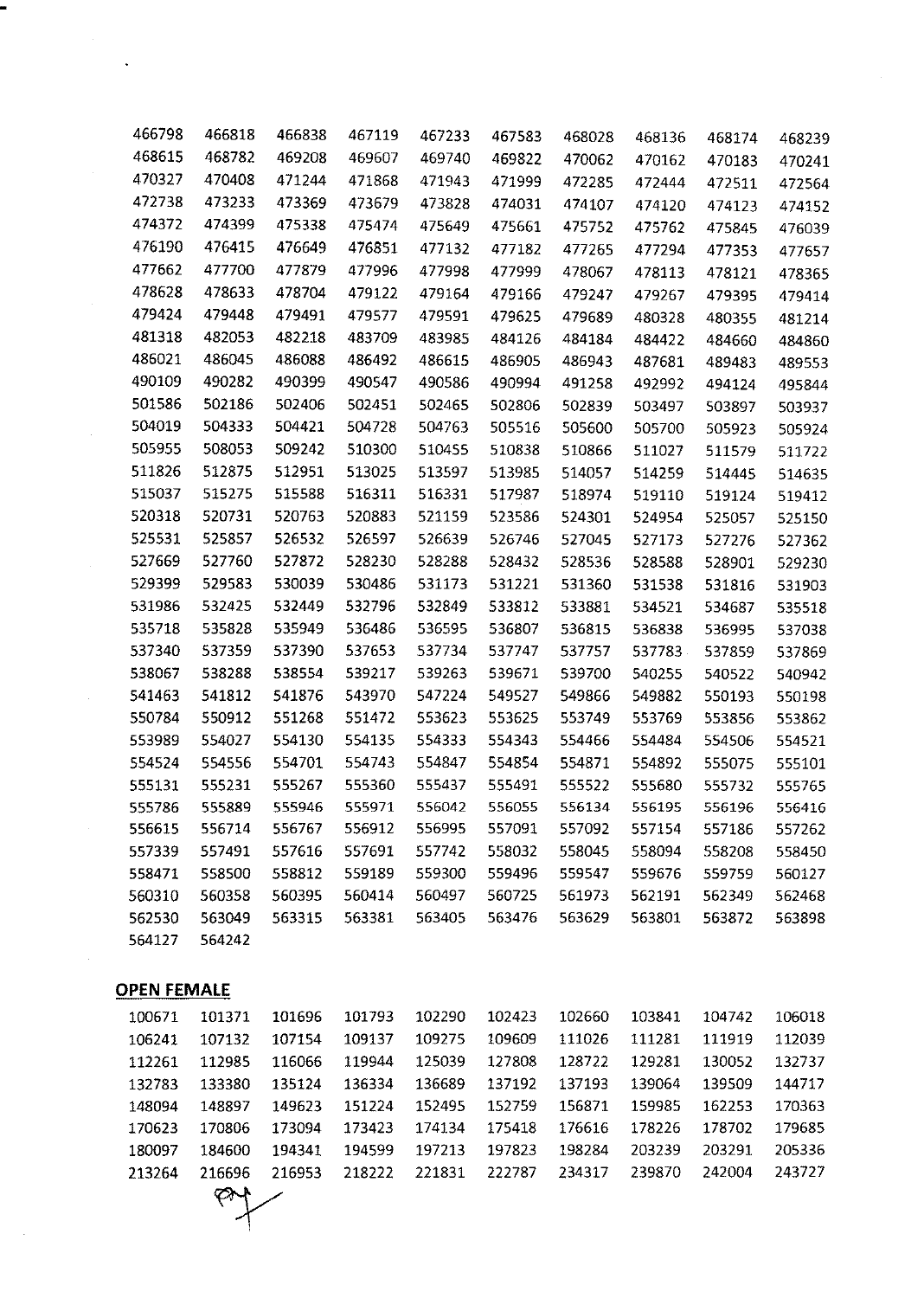| 244095 | 244581 | 244889 | 245652 | 246803 | 246991 | 251266 | 251672 | 252176 | 252354 |
|--------|--------|--------|--------|--------|--------|--------|--------|--------|--------|
| 252994 | 253344 | 254212 | 254663 | 257047 | 257970 | 258264 | 258954 | 259101 | 259319 |
| 259797 | 261388 | 261670 | 261790 | 262189 | 262656 | 265903 | 267097 | 267166 | 267176 |
| 267236 | 267448 | 268409 | 268488 | 271192 | 271887 | 272130 | 272233 | 273405 | 273989 |
| 279939 | 281209 | 283352 | 284156 | 284454 | 288087 | 289099 | 290176 | 290531 | 291323 |
| 293282 | 293935 | 295007 | 295866 | 299841 | 300138 | 302166 | 309659 | 310935 | 314257 |
| 314283 | 314771 | 314936 | 317742 | 318721 | 319881 | 319895 | 320740 | 324842 | 325056 |
| 326818 | 328647 | 330812 | 331271 | 332437 | 332771 | 333619 | 333940 | 334312 | 335438 |
| 335950 | 338338 | 338757 | 343708 | 345944 | 346193 | 346728 | 346935 | 347023 | 347344 |
| 347402 | 349236 | 353885 | 354289 | 358215 | 359300 | 359511 | 360456 | 360989 | 361355 |
| 361762 | 361913 | 362378 | 362644 | 362745 | 362932 | 363252 | 364937 | 365063 | 365210 |
| 365375 | 365611 | 367115 | 367525 | 367798 | 368238 | 370309 | 372935 | 374501 | 374628 |
| 374821 | 375367 | 377079 | 380396 | 384448 | 385383 | 388551 | 399871 | 400140 | 400316 |
| 401792 | 401929 | 404189 | 404710 | 407054 | 408588 | 408735 | 408834 | 409988 | 411285 |
| 412995 | 413792 | 414882 | 421088 | 423164 | 423285 | 425138 | 429927 | 430822 | 432730 |
| 438898 | 441275 | 443122 | 445468 | 446975 | 450130 | 450731 | 454048 | 454295 | 454593 |
| 456263 | 460644 | 462196 | 463462 | 467142 | 468030 | 469142 | 469218 | 471718 | 472436 |
| 473002 | 476606 | 476705 | 482932 | 487999 | 497722 | 502620 | 503496 | 503736 | 503961 |
| 505635 | 506955 | 507851 | 509793 | 509845 | 511541 | 517602 | 518145 | 518809 | 521319 |
| 521966 | 524675 | 525106 | 525702 | 527322 | 528093 | 530297 | 533297 | 537507 | 554312 |
| 555265 | 555629 | 559692 | 563970 |        |        |        |        |        |        |

## **OPEN FEMALE (DIVORCED)**

555637

**OBC**

.

| 101858<br>104704<br>104982<br>105086<br>105343<br>106001<br>112259<br>113695<br>106142<br>117464<br>119109<br>120912<br>121520<br>121915<br>121354<br>123828<br>124447<br>125266<br>126356<br>130291<br>134765<br>129616<br>131587<br>140384<br>143987<br>144308<br>145265<br>147528<br>151078<br>152129<br>152563<br>155112<br>156000<br>162336<br>169053<br>161707<br>171830<br>172942<br>175059<br>176839<br>177512<br>178677<br>179510<br>180560<br>180644<br>181746<br>181945<br>182039<br>182060<br>182181<br>182780<br>183068<br>183215<br>184219<br>186480<br>187865<br>188078<br>189644<br>190020<br>199505<br>202387<br>202683<br>204534<br>207690<br>208719<br>211896<br>212884<br>215863<br>214177<br>219195<br>222063<br>235051<br>235601<br>237383<br>237951<br>238088<br>238604<br>238623<br>240596<br>240161<br>241260<br>242585<br>242636<br>243360<br>243927<br>244134<br>245410<br>245945<br>246059<br>246430<br>251410<br>251739<br>251752<br>252624<br>252761<br>252997<br>253898<br>254029<br>254243<br>254510<br>257529<br>256655<br>257173<br>260198<br>260853<br>261331<br>262406<br>262853<br>263471<br>263761<br>264171<br>264488<br>263779<br>266915<br>267138<br>267509<br>268310<br>268998<br>270562<br>271222<br>271438<br>272274<br>272495<br>273408<br>273909<br>274037<br>275756<br>280390<br>280907<br>281161<br>284423<br>284885<br>286562<br>290716<br>292941<br>296064<br>297339<br>299732<br>303732<br>316352<br>316685<br>319345<br>324744<br>321657<br>325151<br>325550<br>325994<br>326873<br>326968<br>327178<br>327381<br>327387<br>328840<br>331609<br>332244<br>333134<br>334389<br>335226<br>335864<br>336251<br>336477<br>336480<br>338879<br>340336<br>340734<br>341421<br>344610<br>344670<br>346281<br>346352<br>347633<br>350097<br>350338<br>352386<br>354894<br>357098<br>357697<br>358364<br>359034<br>359264 |  |  |  |  |        |
|----------------------------------------------------------------------------------------------------------------------------------------------------------------------------------------------------------------------------------------------------------------------------------------------------------------------------------------------------------------------------------------------------------------------------------------------------------------------------------------------------------------------------------------------------------------------------------------------------------------------------------------------------------------------------------------------------------------------------------------------------------------------------------------------------------------------------------------------------------------------------------------------------------------------------------------------------------------------------------------------------------------------------------------------------------------------------------------------------------------------------------------------------------------------------------------------------------------------------------------------------------------------------------------------------------------------------------------------------------------------------------------------------------------------------------------------------------------------------------------------------------------------------------------------------------------------------------------------------------------------------------------------------------------------------------------------------------------------------------------------------------------------------------------------------------------------------------------------------------------------|--|--|--|--|--------|
|                                                                                                                                                                                                                                                                                                                                                                                                                                                                                                                                                                                                                                                                                                                                                                                                                                                                                                                                                                                                                                                                                                                                                                                                                                                                                                                                                                                                                                                                                                                                                                                                                                                                                                                                                                                                                                                                      |  |  |  |  | 115376 |
|                                                                                                                                                                                                                                                                                                                                                                                                                                                                                                                                                                                                                                                                                                                                                                                                                                                                                                                                                                                                                                                                                                                                                                                                                                                                                                                                                                                                                                                                                                                                                                                                                                                                                                                                                                                                                                                                      |  |  |  |  | 126304 |
|                                                                                                                                                                                                                                                                                                                                                                                                                                                                                                                                                                                                                                                                                                                                                                                                                                                                                                                                                                                                                                                                                                                                                                                                                                                                                                                                                                                                                                                                                                                                                                                                                                                                                                                                                                                                                                                                      |  |  |  |  | 147388 |
|                                                                                                                                                                                                                                                                                                                                                                                                                                                                                                                                                                                                                                                                                                                                                                                                                                                                                                                                                                                                                                                                                                                                                                                                                                                                                                                                                                                                                                                                                                                                                                                                                                                                                                                                                                                                                                                                      |  |  |  |  | 170964 |
|                                                                                                                                                                                                                                                                                                                                                                                                                                                                                                                                                                                                                                                                                                                                                                                                                                                                                                                                                                                                                                                                                                                                                                                                                                                                                                                                                                                                                                                                                                                                                                                                                                                                                                                                                                                                                                                                      |  |  |  |  | 180778 |
|                                                                                                                                                                                                                                                                                                                                                                                                                                                                                                                                                                                                                                                                                                                                                                                                                                                                                                                                                                                                                                                                                                                                                                                                                                                                                                                                                                                                                                                                                                                                                                                                                                                                                                                                                                                                                                                                      |  |  |  |  | 185709 |
|                                                                                                                                                                                                                                                                                                                                                                                                                                                                                                                                                                                                                                                                                                                                                                                                                                                                                                                                                                                                                                                                                                                                                                                                                                                                                                                                                                                                                                                                                                                                                                                                                                                                                                                                                                                                                                                                      |  |  |  |  | 207066 |
|                                                                                                                                                                                                                                                                                                                                                                                                                                                                                                                                                                                                                                                                                                                                                                                                                                                                                                                                                                                                                                                                                                                                                                                                                                                                                                                                                                                                                                                                                                                                                                                                                                                                                                                                                                                                                                                                      |  |  |  |  | 235266 |
|                                                                                                                                                                                                                                                                                                                                                                                                                                                                                                                                                                                                                                                                                                                                                                                                                                                                                                                                                                                                                                                                                                                                                                                                                                                                                                                                                                                                                                                                                                                                                                                                                                                                                                                                                                                                                                                                      |  |  |  |  | 241745 |
|                                                                                                                                                                                                                                                                                                                                                                                                                                                                                                                                                                                                                                                                                                                                                                                                                                                                                                                                                                                                                                                                                                                                                                                                                                                                                                                                                                                                                                                                                                                                                                                                                                                                                                                                                                                                                                                                      |  |  |  |  | 247013 |
|                                                                                                                                                                                                                                                                                                                                                                                                                                                                                                                                                                                                                                                                                                                                                                                                                                                                                                                                                                                                                                                                                                                                                                                                                                                                                                                                                                                                                                                                                                                                                                                                                                                                                                                                                                                                                                                                      |  |  |  |  | 254468 |
|                                                                                                                                                                                                                                                                                                                                                                                                                                                                                                                                                                                                                                                                                                                                                                                                                                                                                                                                                                                                                                                                                                                                                                                                                                                                                                                                                                                                                                                                                                                                                                                                                                                                                                                                                                                                                                                                      |  |  |  |  | 263019 |
|                                                                                                                                                                                                                                                                                                                                                                                                                                                                                                                                                                                                                                                                                                                                                                                                                                                                                                                                                                                                                                                                                                                                                                                                                                                                                                                                                                                                                                                                                                                                                                                                                                                                                                                                                                                                                                                                      |  |  |  |  | 268592 |
|                                                                                                                                                                                                                                                                                                                                                                                                                                                                                                                                                                                                                                                                                                                                                                                                                                                                                                                                                                                                                                                                                                                                                                                                                                                                                                                                                                                                                                                                                                                                                                                                                                                                                                                                                                                                                                                                      |  |  |  |  | 274682 |
|                                                                                                                                                                                                                                                                                                                                                                                                                                                                                                                                                                                                                                                                                                                                                                                                                                                                                                                                                                                                                                                                                                                                                                                                                                                                                                                                                                                                                                                                                                                                                                                                                                                                                                                                                                                                                                                                      |  |  |  |  | 293633 |
|                                                                                                                                                                                                                                                                                                                                                                                                                                                                                                                                                                                                                                                                                                                                                                                                                                                                                                                                                                                                                                                                                                                                                                                                                                                                                                                                                                                                                                                                                                                                                                                                                                                                                                                                                                                                                                                                      |  |  |  |  | 324991 |
|                                                                                                                                                                                                                                                                                                                                                                                                                                                                                                                                                                                                                                                                                                                                                                                                                                                                                                                                                                                                                                                                                                                                                                                                                                                                                                                                                                                                                                                                                                                                                                                                                                                                                                                                                                                                                                                                      |  |  |  |  | 329234 |
|                                                                                                                                                                                                                                                                                                                                                                                                                                                                                                                                                                                                                                                                                                                                                                                                                                                                                                                                                                                                                                                                                                                                                                                                                                                                                                                                                                                                                                                                                                                                                                                                                                                                                                                                                                                                                                                                      |  |  |  |  | 337576 |
|                                                                                                                                                                                                                                                                                                                                                                                                                                                                                                                                                                                                                                                                                                                                                                                                                                                                                                                                                                                                                                                                                                                                                                                                                                                                                                                                                                                                                                                                                                                                                                                                                                                                                                                                                                                                                                                                      |  |  |  |  | 348481 |
|                                                                                                                                                                                                                                                                                                                                                                                                                                                                                                                                                                                                                                                                                                                                                                                                                                                                                                                                                                                                                                                                                                                                                                                                                                                                                                                                                                                                                                                                                                                                                                                                                                                                                                                                                                                                                                                                      |  |  |  |  | 359669 |
|                                                                                                                                                                                                                                                                                                                                                                                                                                                                                                                                                                                                                                                                                                                                                                                                                                                                                                                                                                                                                                                                                                                                                                                                                                                                                                                                                                                                                                                                                                                                                                                                                                                                                                                                                                                                                                                                      |  |  |  |  |        |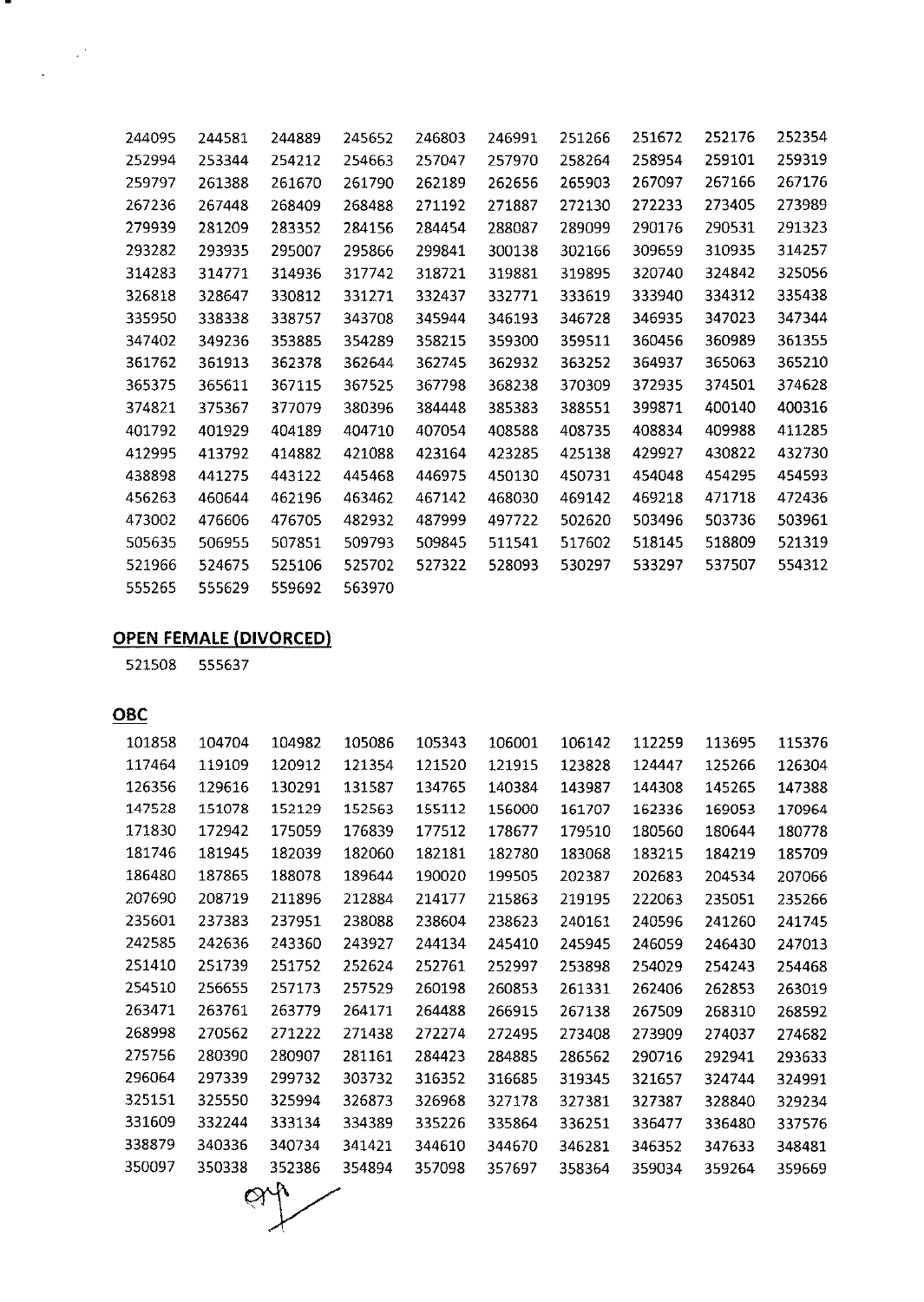| 360701    | 361635 | 364772 | 364851 | 365842 | 366250 | 373710 | 376762 | 377132 | 377453 |
|-----------|--------|--------|--------|--------|--------|--------|--------|--------|--------|
| 381899    | 382366 | 385823 | 387951 | 389212 | 389304 | 392228 | 397400 | 397567 | 397738 |
| 397825    | 398168 | 398654 | 399041 | 399216 | 399382 | 399628 | 399893 | 400630 | 400711 |
| 400756    | 400804 | 401027 | 401183 | 401488 | 402224 | 402791 | 403089 | 403209 | 403415 |
| 403469    | 403755 | 404405 | 404784 | 404811 | 405920 | 406848 | 406901 | 407062 | 407402 |
| 408311    | 409918 | 410309 | 410456 | 410559 | 410914 | 411403 | 412485 | 413559 | 415056 |
| 415088    | 415156 | 415476 | 417822 | 421066 | 425157 | 426843 | 428286 | 428484 | 429267 |
| 430666    | 431394 | 432158 | 435483 | 438699 | 440244 | 443679 | 450362 | 451066 | 451470 |
| 452064    | 452350 | 453973 | 458710 | 461843 | 463805 | 464396 | 464497 | 464959 | 465028 |
| 465144    | 465416 | 465446 | 466128 | 466329 | 466697 | 467062 | 468190 | 470214 | 470370 |
| 470554    | 472809 | 472938 | 474906 | 475032 | 476536 | 476604 | 476808 | 477036 | 477713 |
| 477830    | 478492 | 480279 | 481399 | 481725 | 481982 | 485783 | 486127 | 486491 | 487296 |
| 487437    | 488351 | 502896 | 506928 | 511006 | 511515 | 515265 | 517231 | 518945 | 528235 |
| 531789    | 533063 | 535041 | 535129 | 535645 | 536209 | 536300 | 536544 | 537982 | 541838 |
| 542045    | 543303 | 544934 | 551928 | 553309 | 554304 | 554498 | 555004 | 555072 | 555120 |
| 555278    | 555867 | 556454 | 556747 | 557389 | 558825 | 558959 | 559153 | 559791 | 560010 |
| 560431    | 561218 | 561996 | 562130 | 562636 | 562956 | 563908 |        |        |        |
|           |        |        |        |        |        |        |        |        |        |
| <u>sc</u> |        |        |        |        |        |        |        |        |        |
| 100264    | 100406 | 100439 | 100779 | 100804 | 101739 | 101743 | 103276 | 103532 | 104003 |
| 104057    | 104250 | 104442 | 105081 | 105379 | 105515 | 105968 | 106148 | 106308 | 108104 |
| 110398    | 110592 | 111753 | 112291 | 112672 | 113457 | 115440 | 115864 | 116571 | 116573 |
| 119440    | 119449 | 119638 | 120335 | 121445 | 122826 | 123320 | 123370 | 124064 | 124077 |
| 124083    | 125740 | 127008 | 129941 | 130042 | 130303 | 131619 | 132412 | 133006 | 133213 |
| 133838    | 136803 | 137932 | 138216 | 138575 | 138732 | 140912 | 141823 | 144463 | 145885 |
| 147648    | 148015 | 148223 | 148661 | 150098 | 152151 | 152336 | 153985 | 154376 | 154691 |
| 156635    | 157180 | 157649 | 159510 | 160665 | 163396 | 166785 | 167130 | 169350 | 171158 |
| 171241    | 171677 | 172109 | 172588 | 172906 | 172947 | 173776 | 173824 | 174590 | 174776 |
| 175705    | 175920 | 176118 | 176591 | 177342 | 177703 | 178320 | 178791 | 178814 | 179262 |
| 180195    | 180964 | 182184 | 182488 | 190655 | 190710 | 190780 | 190804 | 191658 | 191765 |
| 191778    | 191785 | 191867 | 192145 | 192251 | 192743 | 192780 | 192844 | 192977 | 193178 |
| 193304    | 196452 | 196527 | 197267 | 197917 | 198390 | 198613 | 200848 | 201979 | 202763 |
| 204052    | 209223 | 211460 | 214867 | 215162 | 218269 | 221489 | 222020 | 231341 | 234547 |
| 234737    | 235629 | 235764 | 236236 | 236414 | 238401 | 238903 | 241716 | 251106 | 251493 |
| 251819    | 251917 | 252206 | 252239 | 252284 | 252453 | 253893 | 254072 | 254171 | 254379 |
| 255560    | 255702 | 255752 | 256596 | 256983 | 257390 | 257926 | 258642 | 259714 | 260979 |
| 261667    | 261806 | 261974 | 263494 | 263612 | 264426 | 264821 | 274955 | 275038 | 275122 |
| 275172    | 275241 | 275317 | 275325 | 275542 | 275684 | 276813 | 276887 | 276911 | 276998 |
| 277001    | 277678 | 277691 | 277977 | 280041 | 280237 | 280292 | 280576 | 280801 | 281309 |
| 281866    | 282541 | 284088 | 286365 | 288033 | 288733 | 288929 | 289601 | 289702 | 290235 |
| 292751    | 292907 | 295793 | 297443 | 297794 | 297978 | 300798 | 300864 | 301431 | 301723 |
| 302714    | 303230 | 303719 | 304225 | 304237 | 307229 | 307381 | 307382 | 307658 | 308732 |
| 311329    | 311769 | 312205 | 314667 | 314806 | 316940 | 317295 | 320012 | 320535 | 320718 |
| 322472    | 324691 | 327274 | 328165 | 328527 | 329302 | 329603 | 329853 | 330132 | 331516 |
| 332649    | 335017 | 337214 | 337469 | 340521 | 342448 | 342458 | 343410 | 343540 | 345476 |
| 346725    | 347120 | 347920 | 348629 | 349780 | 353638 | 356030 | 357251 | 358462 | 359671 |

×

363526

 $\hat{\varphi}$ 

 $\sim 10$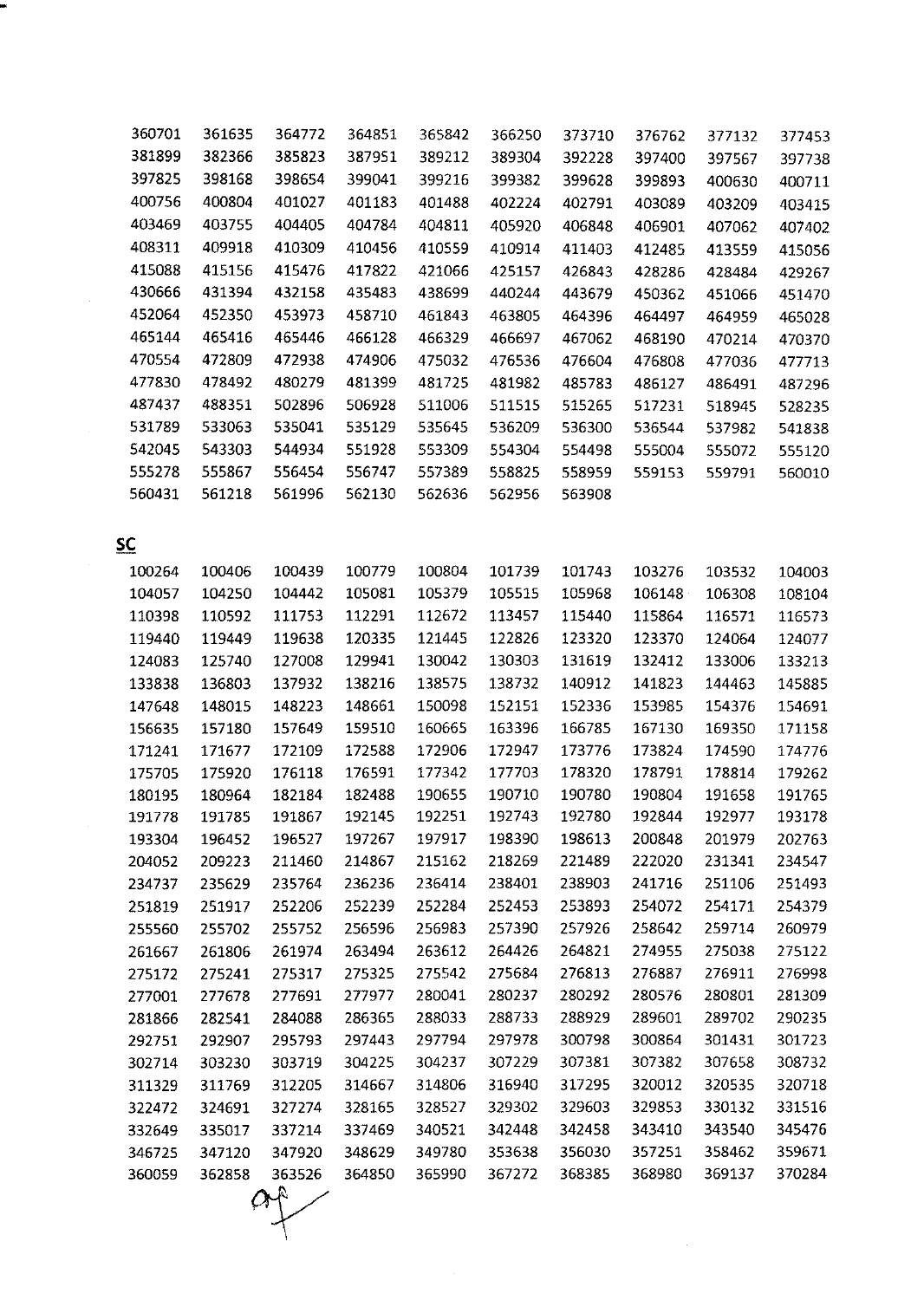| 370511                               | 370958 | 370987 | 372208 | 372600 | 374687 | 376477 | 380755 | 380783 | 382774 |
|--------------------------------------|--------|--------|--------|--------|--------|--------|--------|--------|--------|
| 382958                               | 394739 | 394957 | 395080 | 395145 | 395200 | 395211 | 395226 | 395491 | 395645 |
| 395806                               | 396082 | 396221 | 396231 | 396408 | 396450 | 396951 | 396973 | 396986 | 397111 |
| 397118                               | 397123 | 397183 | 397338 | 397414 | 397503 | 397626 | 398007 | 399998 | 400073 |
| 400219                               | 400405 | 400555 | 403392 | 404558 | 404603 | 404669 | 404697 | 405381 | 405718 |
| 408005                               | 408843 | 408977 | 409049 | 412998 | 414977 | 416376 | 417980 | 418213 | 420527 |
| 420686                               | 421802 | 422216 | 424724 | 425639 | 425882 | 426587 | 426735 | 427157 | 427820 |
| 428000                               | 428134 | 428290 | 428449 | 428693 | 432401 | 432711 | 433453 | 434193 | 437554 |
| 443435                               | 443714 | 444534 | 444687 | 445332 | 450020 | 450107 | 450155 | 450562 | 450800 |
| 451974                               | 451982 | 452104 | 452432 | 452710 | 452888 | 454798 | 455656 | 456783 | 457140 |
| 457294                               | 458157 | 465615 | 467202 | 469131 | 469886 | 471113 | 471967 | 472729 | 473980 |
| 474386                               | 474875 | 475102 | 475348 | 475763 | 476832 | 477116 | 477263 | 477268 | 477413 |
| 477843                               | 478196 | 478362 | 478522 | 478779 | 479575 | 479853 | 481078 | 481259 | 482301 |
| 482737                               | 484922 | 486381 | 486424 | 487234 | 488646 | 488827 | 489035 | 489534 | 491422 |
| 496452                               | 498114 | 498532 | 498617 | 498959 | 502225 | 502472 | 502835 | 504033 | 504927 |
| 506780                               | 511417 | 511760 | 514364 | 514920 | 515343 | 516453 | 517651 | 519086 | 520738 |
| 520847                               | 521380 | 522058 | 524487 | 524560 | 526694 | 528836 | 529207 | 529339 | 529356 |
| 529820                               | 529852 | 530000 | 530087 | 530980 | 531527 | 532580 | 532919 | 533618 | 533646 |
| 533679                               | 534050 | 534698 | 534935 | 536413 | 536950 | 537436 | 537889 | 538201 | 543727 |
| 550301                               | 550446 | 551954 | 552308 | 552535 | 553548 | 553808 | 554491 | 554525 | 554637 |
| 555133                               | 556940 | 557468 | 557505 | 559787 | 560809 | 561554 | 562114 | 562907 | 563464 |
| 563509                               | 563857 |        |        |        |        |        |        |        |        |
| <b>SC FEMALE</b><br>100484<br>526160 | 161374 | 199601 | 237355 | 277404 | 327959 | 362706 | 378620 | 380458 | 425196 |
| <u>ST</u>                            |        |        |        |        |        |        |        |        |        |
| 100006                               | 100347 | 101115 | 101296 | 103239 | 103475 | 103511 | 104007 | 104242 | 104341 |
| 104523                               | 104677 | 104797 | 105856 | 106683 | 107943 | 108324 | 109178 | 109590 | 109716 |
| 111014                               | 111089 | 111981 | 112193 | 112295 | 113786 | 113799 | 115538 | 116012 | 116334 |
| 116345                               | 116405 | 116797 | 116945 | 117609 | 117964 | 117992 | 118461 | 119353 | 120039 |
| 121035                               | 121399 | 122009 | 122219 | 122406 | 122833 | 123035 | 123515 | 125323 | 125384 |
| 125991                               | 126139 | 126805 | 127133 | 127657 | 130288 | 130694 | 130719 | 130854 | 134471 |
| 134656                               | 135375 | 135465 | 135876 | 135975 | 139195 | 143098 | 146419 | 147121 | 150074 |
| 151696                               | 152736 | 155232 | 157141 | 158601 | 168853 | 170040 | 171560 | 172685 | 173810 |
| 174051                               | 176458 | 177331 | 177795 | 177844 | 178531 | 178899 | 179471 | 180449 | 180877 |
| 181727                               | 181853 | 183204 | 212764 | 214894 | 216159 | 217945 | 218828 | 219174 | 224998 |
| 226155                               | 228743 | 235990 | 257013 | 263131 | 280011 | 280241 | 280437 | 280441 | 280445 |
| 280460                               | 281322 | 281381 | 281711 | 282298 | 282488 | 282616 | 283076 | 283164 | 284232 |
| 284309                               | 284392 | 284584 | 284601 | 284633 | 285031 | 285053 | 285128 | 285607 | 285986 |
| 286289                               | 286423 | 286689 | 286753 | 286772 | 286911 | 286935 | 287179 | 287425 | 287563 |
| 287732                               | 287903 | 288821 | 289280 | 290292 | 290953 | 292983 | 293022 | 293052 | 293737 |
| 293781                               | 293863 | 295125 | 295231 | 295764 | 296279 | 296411 | 296769 | 298000 | 298659 |
| 300816                               | 301077 | 301084 | 301451 | 301514 | 301792 | 301901 | 302089 | 302150 | 302306 |
| 302361                               | 302467 | 303147 | 303409 | 304197 | 304478 | 304568 | 304901 | 306129 | 307296 |
|                                      |        |        |        |        |        |        |        |        |        |

 $\mathcal{L}^{\text{max}}_{\text{max}}$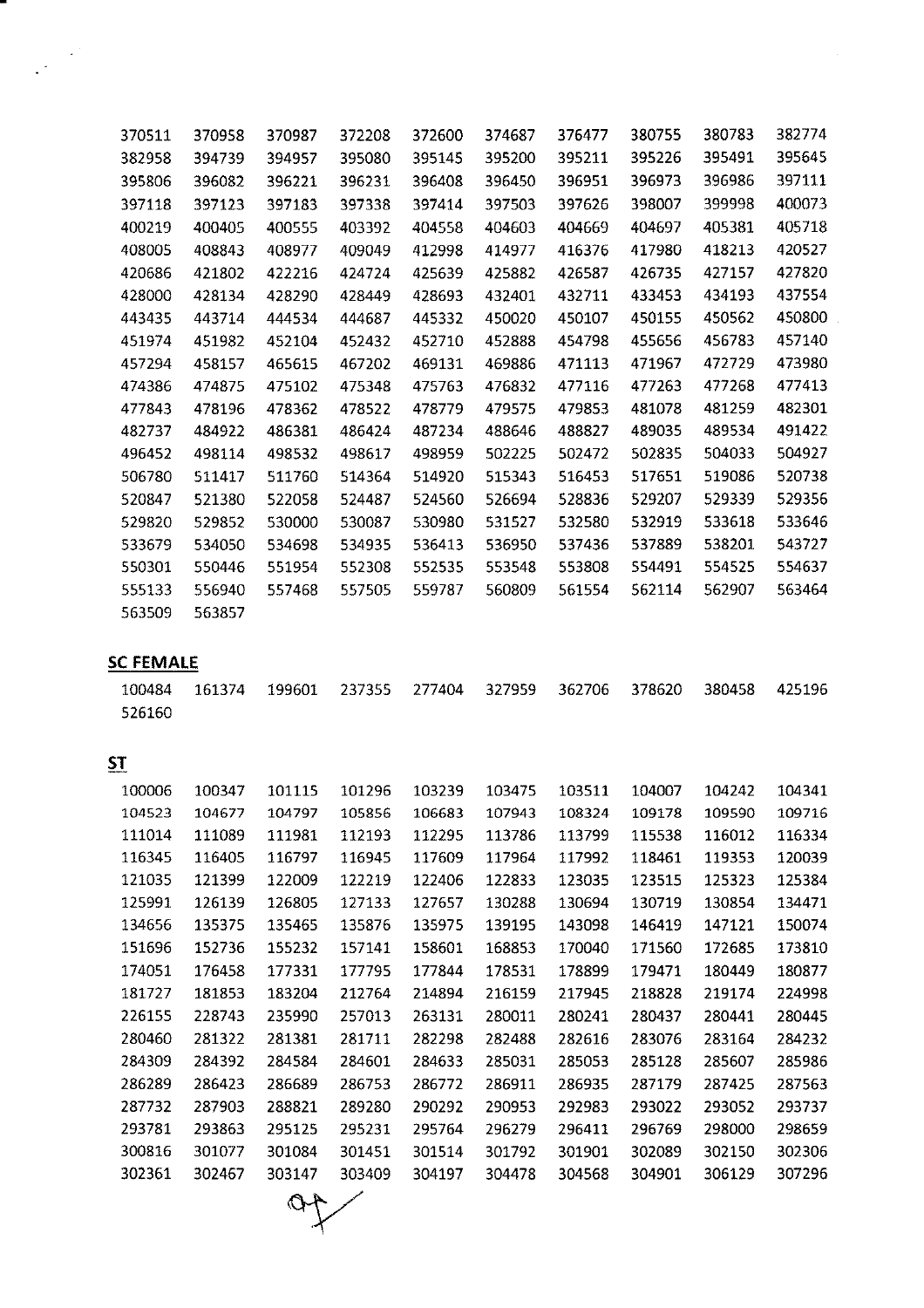| 307779 | 308704 | 308951 | 309168 | 309490 | 309773 | 309981 | 310036 | 310700 | 310786 |
|--------|--------|--------|--------|--------|--------|--------|--------|--------|--------|
| 311723 | 312142 | 312321 | 312358 | 313042 | 313840 | 314073 | 314350 | 314406 | 314687 |
| 314708 | 314839 | 314905 | 314969 | 315001 | 315005 | 315031 | 315157 | 315246 | 315627 |
| 315644 | 315729 | 315973 | 316326 | 316639 | 317839 | 317883 | 318157 | 318417 | 318807 |
| 318858 | 318863 | 319025 | 319429 | 319765 | 319779 | 321428 | 321430 | 322135 | 322189 |
| 323093 | 323184 | 323864 | 324175 | 324678 | 327432 | 331451 | 331813 | 336277 | 336296 |
| 337920 | 339911 | 344793 | 350377 | 354310 | 355719 | 359200 | 360222 | 364556 | 380772 |
| 380886 | 382082 | 382278 | 382701 | 383055 | 383543 | 383795 | 385845 | 386160 | 390403 |
| 390569 | 390676 | 390694 | 390829 | 390848 | 390943 | 390978 | 391129 | 391419 | 391570 |
| 391608 | 391885 | 392073 | 392122 | 392364 | 392695 | 392812 | 393125 | 393312 | 393653 |
| 393735 | 393805 | 393954 | 394167 | 394173 | 427456 | 427567 | 439325 | 439788 | 442627 |
| 442856 | 442913 | 443053 | 445530 | 446060 | 446781 | 447682 | 449278 | 450124 | 450822 |
| 451163 | 451510 | 451543 | 452606 | 452816 | 453305 | 454149 | 454408 | 455175 | 455217 |
| 455224 | 455957 | 456092 | 456361 | 457188 | 457490 | 459205 | 460115 | 460269 | 460732 |
| 460813 | 461347 | 461485 | 461754 | 462538 | 462945 | 496410 | 498232 | 499814 | 502486 |
| 502965 | 503270 | 503630 | 506712 | 506986 | 510396 | 510457 | 511479 | 512936 | 513324 |
| 513760 | 514691 | 517797 | 518918 | 519876 | 520260 | 534291 | 541885 | 542262 | 547694 |
| 551423 | 556192 |        |        |        |        |        |        |        |        |

### **ST FEMALE**

w

 $\hat{\mathcal{A}}$ 

|  | 115589 129921 133758 135455 135978 155388 164944 177335 197619 280320 |  |  |  |  |
|--|-----------------------------------------------------------------------|--|--|--|--|
|  | 283653 295390 296201 306044 310079 315075 316294 341742 393155 435506 |  |  |  |  |
|  | 463274 503198 504663 505949                                           |  |  |  |  |

### **SAHARIYA( BARAN DISTRICT}**

 380536 381044 381261 381472 381475 381519 381524 381967 382070 382279 382314 382644 382992 383127 383258 383545 383549 384902 385613

### **SAHARIYA FEMALE{BARAN DISTRICT)**

# अनुसूचित क्षेत्र

### **OPEN (UNRESERVED}**

| 163732 | 163874             | 164026 | 164299 | 166628 | 166785 | 167130 | 167152 | 167286 | 167323 |
|--------|--------------------|--------|--------|--------|--------|--------|--------|--------|--------|
| 167363 | 167369             | 222055 | 222063 | 222132 | 222244 | 222260 | 222344 | 222428 | 222437 |
| 222553 | 222558             | 222670 | 222715 | 222794 | 222948 | 223023 | 223054 | 223061 | 223066 |
| 223117 | 223147             | 223181 | 223205 | 223609 | 223813 | 223873 | 223890 | 223979 | 224048 |
| 224049 | 224998             | 226155 | 228743 | 231341 | 231815 | 231843 | 231868 | 231870 | 231952 |
| 231979 | 231981             | 232005 | 232027 | 232061 | 232062 | 232084 | 232199 | 232209 | 232232 |
| 232247 | 232300             | 232345 | 232398 | 232422 | 232597 | 232619 | 232725 | 232760 | 232835 |
| 232935 | 232939             | 232953 | 232993 | 233020 | 233073 | 233146 | 233214 | 233465 | 233703 |
|        | $\frac{d\phi}{dt}$ |        |        |        |        |        |        |        |        |
|        |                    |        |        |        |        |        |        |        |        |
|        |                    |        |        |        |        |        |        |        |        |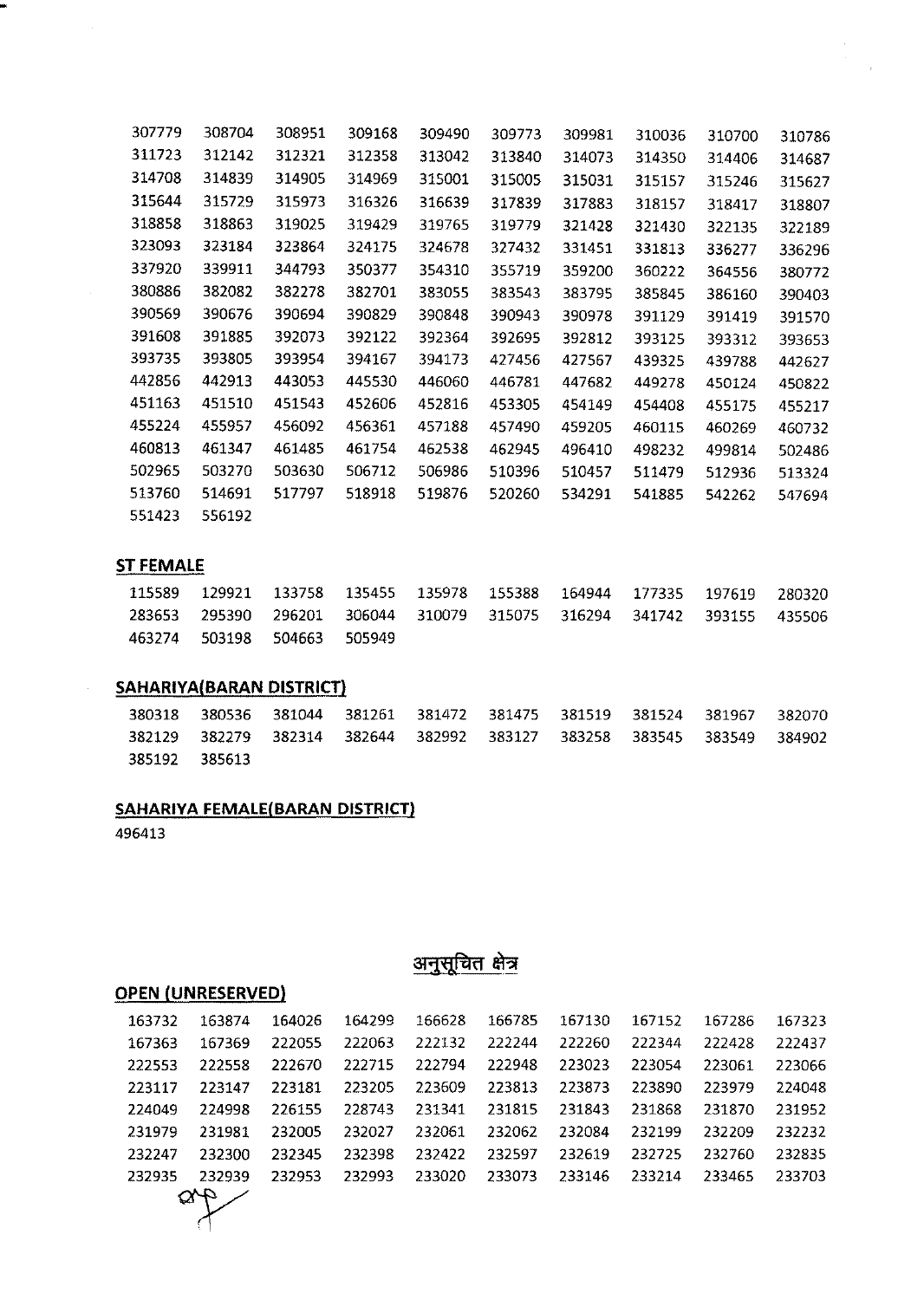| 233727 | 247831 | 247834 | 247882 | 247924 | 248066 | 248201 | 248414 | 248459 | 248672 |
|--------|--------|--------|--------|--------|--------|--------|--------|--------|--------|
| 248797 | 249099 | 249581 | 249726 | 249988 | 249991 | 250231 | 250368 | 250590 | 250648 |
| 250929 | 490560 | 490586 | 491236 | 491258 | 491630 | 492562 | 492759 | 494486 | 494563 |
| 496037 | 496410 | 496452 | 497065 | 497123 | 498232 | 499140 | 499814 | 500155 | 501041 |
| 501586 | 501786 | 501837 | 539609 | 539630 | 539671 | 539700 | 539775 | 539815 | 539861 |
| 540081 | 540098 | 540107 | 540246 | 540255 | 540274 | 540301 | 540368 | 540417 | 540498 |
| 540522 | 540756 | 540886 | 540942 | 540986 | 541275 | 541463 | 541510 | 541534 | 541582 |
| 541589 | 541674 | 541711 | 541812 | 541815 | 541838 | 541876 | 541990 | 542045 | 542065 |
| 542141 | 542174 | 542262 | 542384 | 542468 | 542648 | 542650 | 542672 | 542715 | 543303 |
| 543482 | 543670 | 543727 | 543735 | 543842 | 543924 | 543970 | 544284 | 544538 | 544539 |
| 544666 | 544753 | 544934 | 545005 | 545014 | 545124 | 545257 | 545355 | 545421 | 546039 |
| 546093 | 546473 | 546620 | 546633 | 546654 | 546802 | 546826 | 546940 | 547036 | 547087 |
| 547224 | 547258 | 547569 | 547616 | 547621 | 547694 | 547970 | 548144 | 548212 | 549482 |
| 549527 | 549624 | 549678 | 550614 | 551014 | 551227 | 551570 | 551665 | 552535 |        |
|        |        |        |        |        |        |        |        |        |        |

# **OPEN FEMALE**

|  | 164944 222787 231825 232852 233075 498763 540165 545334 551676 |  |  |  |
|--|----------------------------------------------------------------|--|--|--|
|  |                                                                |  |  |  |

# **5C**

|               |  |  | 165345 166980 231191 231803 494383 501499 539500 539739 544794 546351 |  |  |
|---------------|--|--|-----------------------------------------------------------------------|--|--|
| 546976 552147 |  |  |                                                                       |  |  |

**5T**

| 164430 | 164604 | 164752 | 164764 | 164776 | 164783 | 164786 | 164794 | 164858 | 164890 |
|--------|--------|--------|--------|--------|--------|--------|--------|--------|--------|
| 164906 | 164987 | 165117 | 165184 | 165507 | 165702 | 165745 | 165818 | 165828 | 165841 |
| 165880 | 166094 | 166280 | 166298 | 167206 | 224203 | 224419 | 224515 | 224551 | 224692 |
| 224702 | 224707 | 224729 | 224757 | 224816 | 224919 | 225100 | 225144 | 225241 | 225271 |
| 225500 | 225641 | 225663 | 225773 | 225834 | 225847 | 225871 | 225880 | 225993 | 226134 |
| 226385 | 226485 | 226613 | 226660 | 226803 | 226921 | 226941 | 227026 | 227066 | 227069 |
| 227070 | 227174 | 227195 | 227240 | 227510 | 227528 | 227542 | 227552 | 227656 | 227720 |
| 227739 | 227746 | 227765 | 227773 | 227892 | 227897 | 228025 | 228266 | 228297 | 228364 |
| 228391 | 228470 | 228495 | 228588 | 228623 | 228701 | 228706 | 228770 | 228890 | 228967 |
| 229137 | 229147 | 229183 | 229285 | 229359 | 229424 | 229448 | 229541 | 229778 | 229978 |
| 230039 | 230130 | 230145 | 230191 | 230214 | 230246 | 230274 | 230292 | 230361 | 230405 |
| 230423 | 230447 | 230456 | 230467 | 230587 | 230601 | 230773 | 231003 | 248299 | 490650 |
| 490682 | 491010 | 491032 | 491332 | 491391 | 491683 | 491739 | 491754 | 491815 | 491826 |
| 491953 | 492026 | 492182 | 492332 | 492426 | 492441 | 492450 | 492612 | 492624 | 492754 |
| 492852 | 493070 | 493265 | 493583 | 493600 | 493614 | 493718 | 493791 | 493832 | 493834 |
| 493900 | 493963 | 494207 | 494369 | 494399 | 494467 | 494658 | 494762 | 494781 | 494949 |
| 495046 | 495182 | 495320 | 495915 | 495952 | 496337 | 496340 | 496999 | 497022 | 497081 |
| 497107 | 497164 | 497812 | 498137 | 498403 | 498475 | 498609 | 498829 | 498881 | 499081 |
| 499225 | 499344 | 499827 | 499882 | 500295 | 500457 | 501220 | 501350 | 501625 | 539855 |
| 540101 | 540421 | 540485 | 540786 | 540801 | 540851 | 540879 | 540922 | 540959 | 541201 |
| 541568 | 541708 | 541807 | 541885 | 542061 | 542071 | 542188 | 542211 | 542219 | 542293 |
| 542438 | 542448 | 542515 | 542643 | 542731 | 542741 | 542828 | 542887 | 542936 | 543023 |

 $a_{\uparrow}$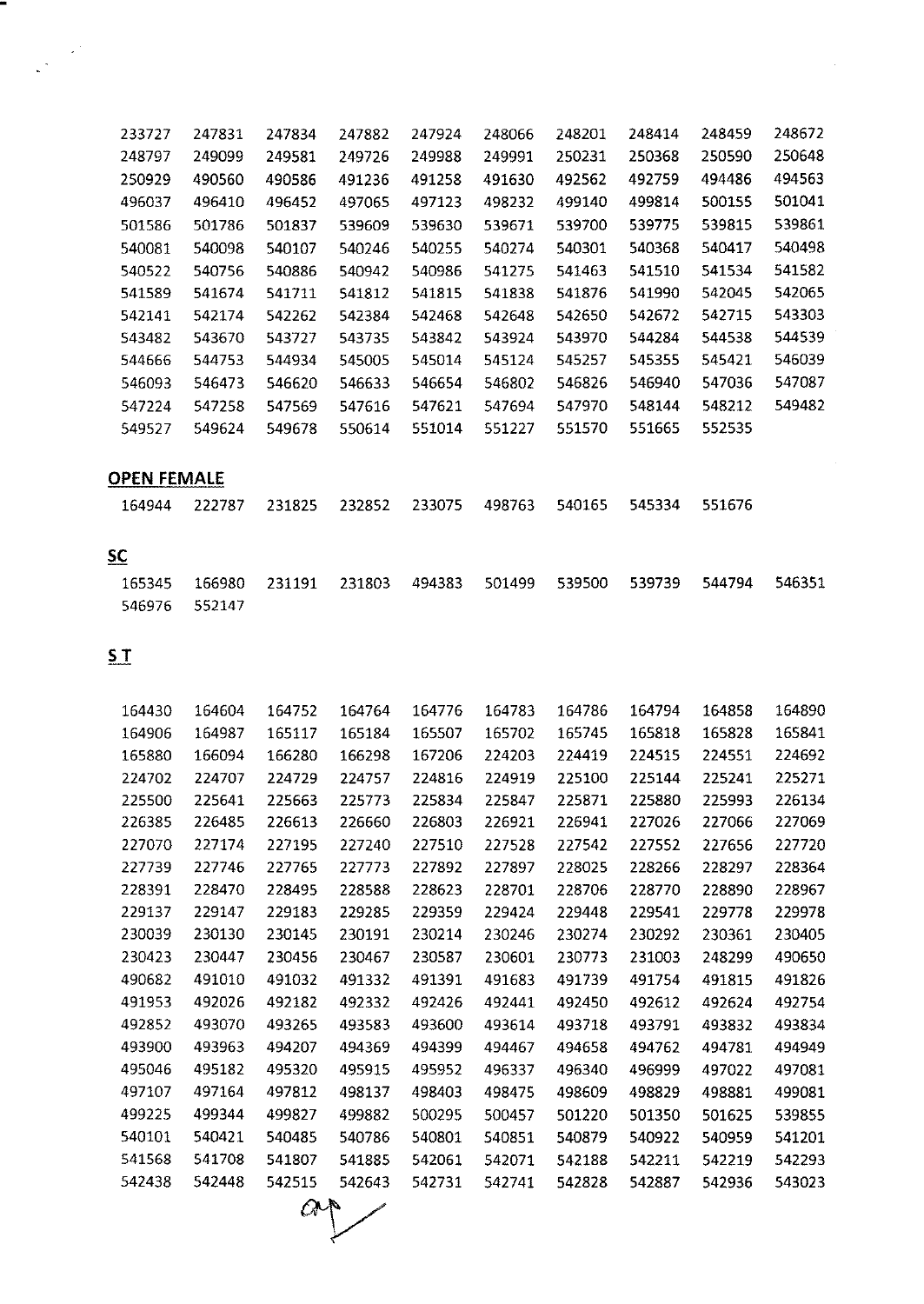|  | 543260 543372 543571 543603 543715 543823 543870 543984 544114                 |  |  |  | 544116 |
|--|--------------------------------------------------------------------------------|--|--|--|--------|
|  | 544149  544205  544431  544472  544520  544723  544916  544988  545074  545516 |  |  |  |        |
|  | 545530 545567 545927 546225 546625 547032 547141 547186 547372 547516          |  |  |  |        |
|  | 547517 547573 547647 547816 548129 548553 549012 549509 549584                 |  |  |  |        |

 $\overline{\phantom{a}}$ 

# **ST FEMALE**

 $\mathcal{A}^{\text{max}}_{\text{max}}$ 

 $\mathcal{A}^{\text{max}}_{\text{max}}$ 

WK

 $\mathcal{A}^{\mathcal{A}}$ 

|               |  |  |  | 165221 228403 228744 229930 229966 230829 231001 494101 501719 540733 |  |
|---------------|--|--|--|-----------------------------------------------------------------------|--|
| 541537 542854 |  |  |  |                                                                       |  |

# <u>गैर अनुसूचित क्षेत्र</u>

## (CUT OFF MARKS)

| <b>CATEGORY</b> |            | CUT OFF      | DAIFOF       |
|-----------------|------------|--------------|--------------|
|                 |            | <b>MARKS</b> | <b>BIRTH</b> |
|                 | <b>GEN</b> | 45 2745      | 01-01-1990   |
|                 | FEM        | 40.0083      | 09-04-1992   |
| GEN             | WD.        | NΑ           |              |
|                 | DV.        | 40.8879      | 30-12-1992   |
|                 | GFN        | 36.9929      | 23-09-1986   |
|                 | FEM        | 35           | 03-06-1992   |
| SC              | WD.        | NΑ           |              |
|                 | DV         | NA.          |              |
|                 | GEN        | 36.6986      | 09-10-1991   |
|                 | FEM        | 35.1951      | 25-07-1995   |
| ST              | WD.        | NA.          |              |
|                 | DV         | N٨.          |              |
|                 | GEN        | 44.0785      | 19-10-1992   |
| OBC             | <b>FFM</b> | NΑ           |              |
|                 | WD.        | ΝA           |              |
|                 | DV.        | NА           |              |
|                 | GEN        | 11.9924      | 04-08-1988   |
|                 | <b>FEM</b> | 16.9246      | 20-05-1992   |
| SAH             | WD         | NА           |              |
|                 | DV         | NΑ           |              |

 $\mathcal{L}_{\mathcal{A}}$ 

 $\mathbb{Q}$